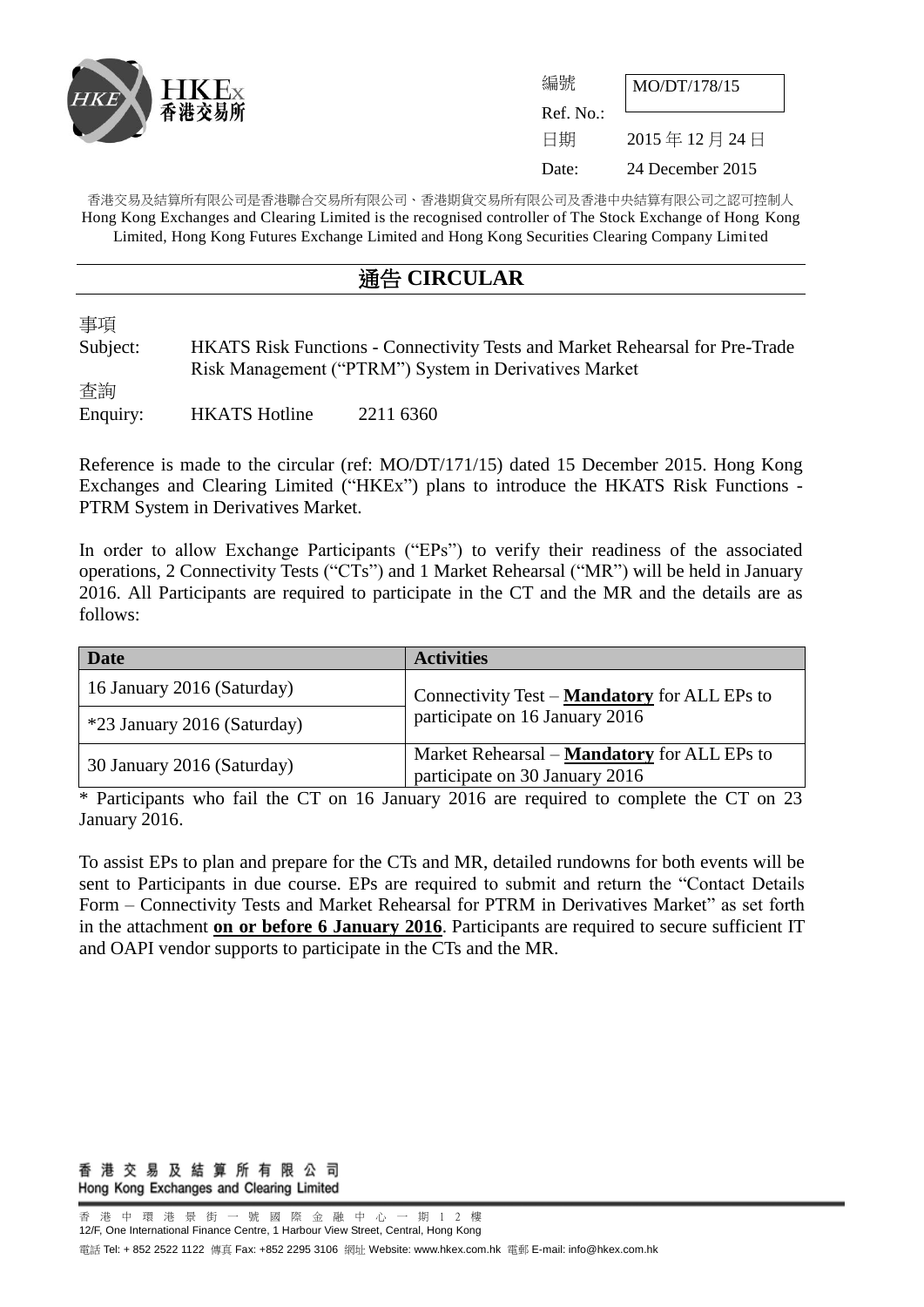# HKEx香港交易所

For any enquiries, please contact HKATS hotline at 2211 6360.

Sanly Ho Head Derivatives Trading Global Markets Division

*This circular has been issued in the English language with a separate Chinese language translation. If there is any conflict in the circulars between the meaning of Chinese words or terms in the Chinese language version and English words in the English language version, the meaning of the English words shall prevail.*